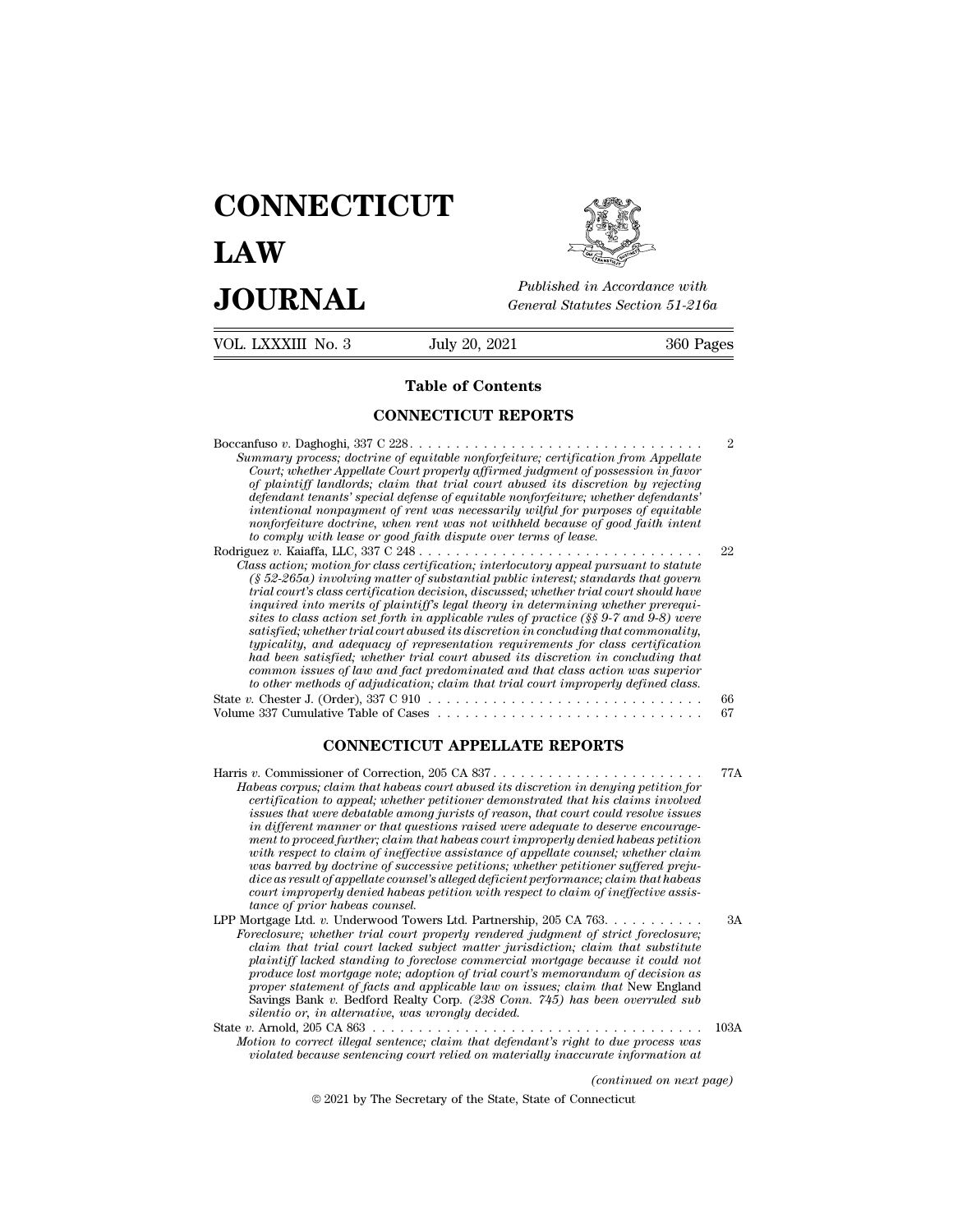*his sentencing; whether defendant's claim was reviewable under* State *v.* Golding<br>*(213 Conn. 233); inadequate record for review.*<br>*e* 205 Cumulative Table of Cases Page ii CONNECTICUT LAW JOURNAL July 20.<br> *his sentencing; whether defendant's claim was reviewable under State v. Golding* (213 Conn. 233); *inadequate record for review.*<br>
Volume 205 Cumulative Table of Cases . . . . . . Page ii CONNECTICUT LAW JOURNAL July 20, 2021<br>
his sentencing; whether defendant's claim was reviewable under State v. Golding<br>
(213 Conn. 233); inadequate record for review.<br>
Volume 205 Cumulative Table of Cases . . . . . Page ii **connect Connect Connect Connect Connect Connect Connect Ca** 1<br>
his sentencing; whether defendant's claim was reviewable under State v. Golding<br>
(213 Conn. 233); inadequate record for review.<br>
Volume 205 Cumulative *Zoning; whether plaintiffs' failure to appeal from decision of zoning board of appeals that granted application for variance rendered their opposition to planning and zoning commission's decision to grant special permit to same individual based Colume 205 Cumulative Table of Cases*<br> *Boyajian v. Planning & Zoning Commission, 206 CA 118*<br> *Zoning, whether plaintiffs' failure to appeal from decision of zoning board of appeals*<br> *that granted application for varian* Bray *<sup>v</sup>*. Bray, 206 CA 46 . . . . . . . . . . . . . . . . . . . . . . . . . . . . . . . . . . . . . . 166A *Dissolution of marriage; postjudgment motion for contempt; claim that trial court incorrectly determined that meaning of term ''net,''* as used in particular meaning; whether plaintiffs' failure to appeal from decision of particular again and that granted application for variance endered their oppositi *agreement, and a coning commission's decision to grant special permit to same individual based* on variance impermissible collateral attack on validity of variance.<br> *a.* Bray, 206 CA 46 . . . . . . . . . . . . . . . . . *mated application for variance rendered their opposition to planning and<br>
zoning commission's decision to grant special permit to same individual based<br>
on variance impermissionle collateral attack on validity of variance net incommission state amount of the main to same individual based*<br> *net increase impermissible collateral attack on validity of variance.*<br> *net incorectly deta formatinge; postingment motion for contempt; claim that tr Fray v. Bray, 206 CA 46*<br>*Dissolution of marriage; postjudgment motion for contempt; claim that trial court incorrectly determined that meaning of term "net," as used in parties' separation agreement, was clear and unambi* Cruz *<sup>v</sup>*. Commissioner of Correction, 206 CA 17 . . . . . . . . . . . . . . . . . . . . . . . . 137A *Hassolution of marriage; postjudgment motion for contempt; clarm that trial court<br>
incorrectly determined that meaning of term "net," as used in partics' separation<br>
agreement, was clear and unambiguous; claim that trial deficient representation during of term "net," as used in parties' separation*<br>agreement, was clear and unambiguous; claim that trial court incorrectly deter-<br>mined that separation agreement idi not contemplate considerat *agreement, was cear and unambiguous; claim that trial court incorrectly determined that separation agreement did not contemplate consideration of defendant's net income to calculate amount of his bonus and stock income th deficient representation during plea negotiations was not prejudicial; whether habeas court erred in determining that petitioner failed to prove his claim of ineffective assistance with respect to his counsel's representa tencing proceedings; claim that petitioner was entitled to presumption of prejudice pursuant to plannty.* 137*k*<br> *pursuant to pure incorection, 206 CA 17*<br> *pubeas corpus; whether habeas court erred in concluding that counsel's allegedly<br>
<i>deficient representation during plea negotiations was not prejud* Correction *(319 Conn. 548) with respect to his ineffective assistance of counsel claim.* aepcent representation airing piea negotiations was not prejuated, whether<br>habeas court erred in determining that petitioner failed to prove his claim of<br>ineffective assistance with respect to his counsel's representation *Proference in a determining that petitioner jailed to prove his claim of inefective assistance with respect to his coursel's representation during his sen-<br>tencing proceedings; claim that petitioner was entitled to presum player the detaings; claim that periodic interference with respect to his coinset s representation during his sentencing proceedings; claim that petitioner was entitled to presumption of prejudice pursuant to United State U.S.C § 2601 et seq.); claim that petitioner was entitled to presumption of preparce pursuant to United States v. Cronic (466 U.S. 648) and Davis v. Commissioner of coursel correction (319 Conn. 548) with respect to his i pursuant to United States v. Uronic (400 U.S. 048) and Davis v. Unimissioner of*<br> *correction (319 Conn. 548) with respect to his ineffective assistance of counsel*<br> *v. Board of Education, 206 CA 106 . . . . . . . . . . rule; claim that trial court erred by refusing to admit into evidence certain medical records of plaintiff.* Onthank *v.* Onthank, 206 CA 54 . . . . . . . . . . . . . . . . . . . . . . . . . . . . . . . . . . 174A *Breaching casernmiation; caam that trial court errea oy jaunny to charge jury on*<br>
plaintiff's claim of interference with Family and Medical Leave Act of 1993 (29<br>
U.S.C § 2601 et seq.); claim that trial court erred by ad plannty's claim of interference with Family and Medical Leave Act of 1993 (29<br>U.S.C § 2601 et seq.); claim that trial court erred by admitting letter prepared by<br>planitiffs coworker into evidence under business records exc *court is a court erred of damages awarded to plaintiffs courtered in the plaintiff.*<br> *courter into evidence under business records exception*<br> *creach of contract; whether trial court properly concluded that plaintiff.*<br> plantify solution that the course of plantiffs contained by refusing to admit into evidence certain medical<br>relation that the indicator erred by refusing to admit into evidence certain medical<br>records of plaintiff, 206 CA *Foreclosure; judgment of foreclosure by rejusing to damnt into evidence certain meatical*<br> *Forecords of planiniff.*<br> *Foreclosure; whether trial court properly concluded that plaintiff substantially<br>
complied with notice plaintiff's mortgage had priority over defendant's mortgage; claim that plaintiff had constract; whether trial court properly complied that plaintiff substantially* econplied with notice of default provision of promissory note; claim that trial court erred in its calculation of damages awarded to plain *cussed.* State *v.* Gordon, 206 CA 70. . . . . . . . . . . . . . . . . . . . . . . . . . . . . . . . . . . . . 190A *Larceny of elderly person by embezzlement in second degree; claim that trial court improperly admitted into evidence testimonial hearsay statement of victim in veclosure; judgment of Joreclosure by sate; whether trud court erred in determining*<br>plaintiff's mortgage had priority over defendant's mortgage; claim that plaintiff<br>cansed.<br>cussed.<br>Constructive notice of defendant's mor  $\begin{array}{ll} \textit{notice doctrine}, \textit{diss} \\ \dots & \dots & \dots & 190 \textit{A} \\ \textit{aim that trial court} \\ \textit{lement of victim in} \\ \textit{laim that defendant} \\ \textit{(continued on next page)} \end{array}$ CONNECTICUT LAW JOURNAL<br>
CONNECTICUT LAW JOURNAL<br>
CONNECTICUT LAW JOURNAL<br>
(CONNECTICUT LAW JOURNAL<br>
(ISSN 87500973)<br>
onnecticut in accordance with the provisions of General Statute violation of defendant's constitutional right to confrontation; claim that defendant<br>(continued on next<br>CONNECTICUT LAW JOURNAL<br>(ISSN 87500973) Published by the State of Connecticut in accordance with the provisions of General Statutes § 51-216a.

CONNECTICUT LAW JOURNAL<br>
(ISSN 87500973)<br>
inecticut in accordance with the provisions of Gener<br>
Commission on Official Legal Publications<br>
Office of Production and Distribution<br>
office of Production and Distribution **NNECTICUT LAW JOURNAL**<br>
(ISSN 87500973)<br>
cticut in accordance with the provisions of Gener<br>
mmission on Official Legal Publications<br>
Office of Production and Distribution<br>
centra Avenue, Enfield, Connecticut 06082-4453<br>
b CONNECTICUT LAW JOURNAL<br>
(ISSN 87500973)<br>
of Connecticut in accordance with the provisions of General Statu<br>
Commission on Official Legal Publications<br>
Office of Production and Distribution<br>
111 Phoenix Avenue, Enfield, Co (ISSN 87500973)<br>ecticut in accordance with the provisions of Gener<br>ommission on Official Legal Publications<br>Office of Production and Distribution<br>oenix Avenue, Enfield, Connecticut 06082-4453<br>Tel. (860) 741-3027, FAX (860 reordance with the provision<br>on Official Legal Publication<br>roduction and Distribution<br>e, Enfield, Connecticut 06<br>11-3027, FAX (860) 745-217<br>www.jud.ct.gov<br>zenway, *Publications Dire* Rommission on Official Legal Publications<br>
Office of Production and Distribution<br>
Phoenix Avenue, Enfield, Connecticut 06082-4453<br>
Tel. (860) 741-3027, FAX (860) 745-2178<br>
www.jud.ct.gov<br>
RICHARD J. HEMENWAY, *Publications* Office of Production and Distribution<br>
111 Phoenix Avenue, Enfield, Connecticut 06082-4453<br>
Tel. (860) 741-3027, FAX (860) 745-2178<br>
www.jud.ct.gov<br>
RICHARD J. HEMENWAY, *Publications Director*<br> *Published Weekly – Availab* Phoenix Avenue, Enfield, Connecticut 06082-4453<br>
Tel. (860) 741-3027, FAX (860) 745-2178<br>
www.jud.ct.gov<br>
RICHARD J. HEMENWAY, *Publications Director*<br>
Weekly – Available at <u>https://www.jud.ct.gov/lawjourna</u><br>
Syllabuses a

 $\begin{array}{c} \text{www. judc.t.gov} \\ \text{RICHARD J. HEMENTway, *Publications Director} \\ \text{Weekly - Available at <a href="https://www.judc.t.gov/}{https://www.judc.t.gov/}{https://www.judc.t.gov/}{\small Syllabuses} \text{ and Indices of court opinions by} \\ \text{Enc} M. LENTX, <i>Reporter of Judicial Decisions* \\ \text{Tel.} (860) 757-2250 \end{array}$ 

Published Weekly – Available at https://www.jud.ct.gov/lawjournal<br>Syllabuses and Indices of court opinions by<br>ERIC M. LEVINE, Reporter of Judicial Decisions<br>The deadline for material to be published in the Connecticut Law  $\begin{tabular}{l} \bf Syllabuses\ and\ Indices\ of\ court\ opinions\ by\\ \bf Enc\ M.\ LevINE,\ \textit{Reporter of\ Judicial\ Decisions}\\ \bf Tel.\ (860)\ 757-2250\\ \end{tabular}$  <br> The deadline for material to be published in the Connecticut Law Journal is Wednesday at noon for publication on the Tuesday six days later The deadline for material<br>publication on the Tuesday.<br>will be noon on Tuesday.